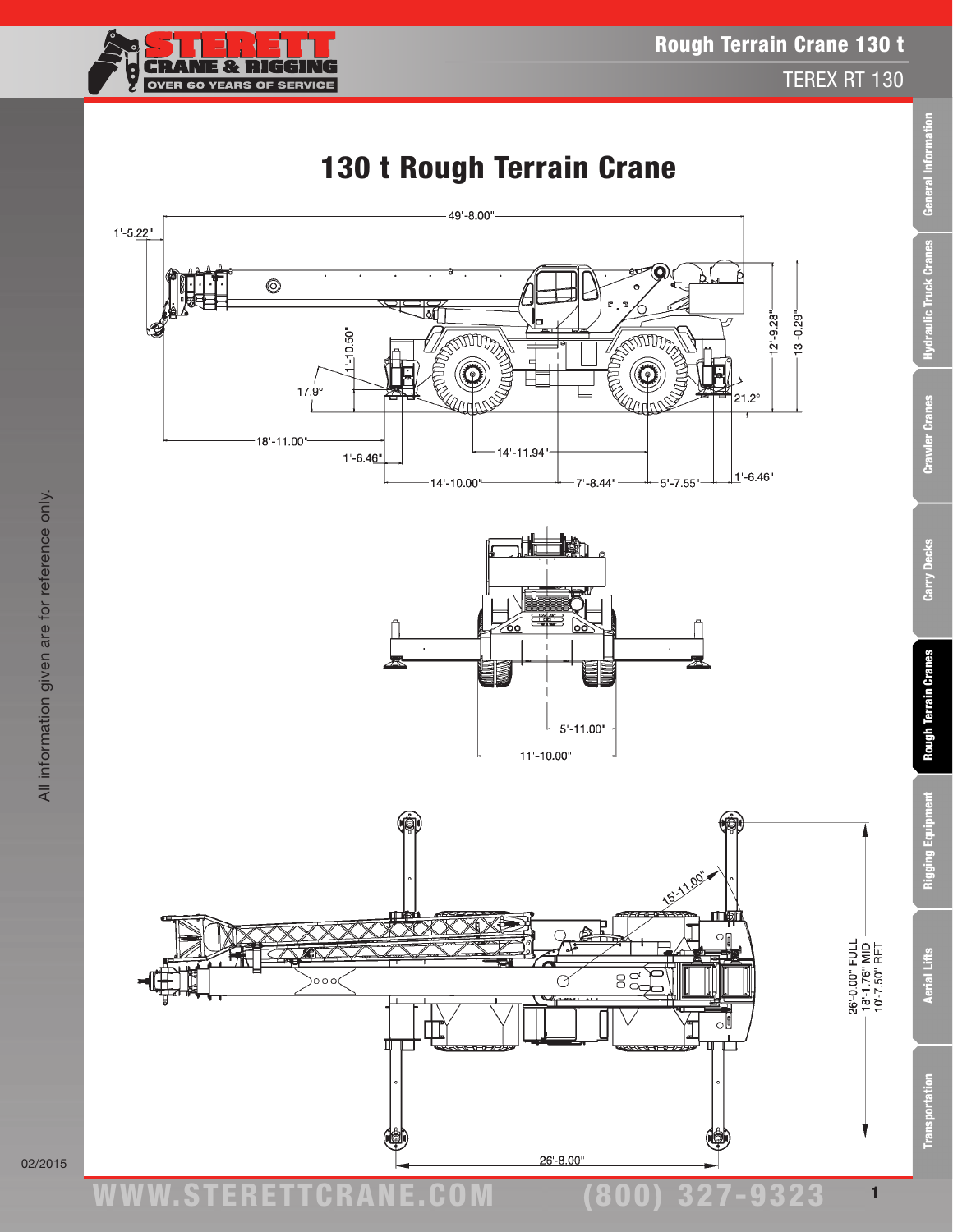#### TEREX RT 130



All information given are for reference only.

All information given are for reference only.





### **Four wheel steer**



2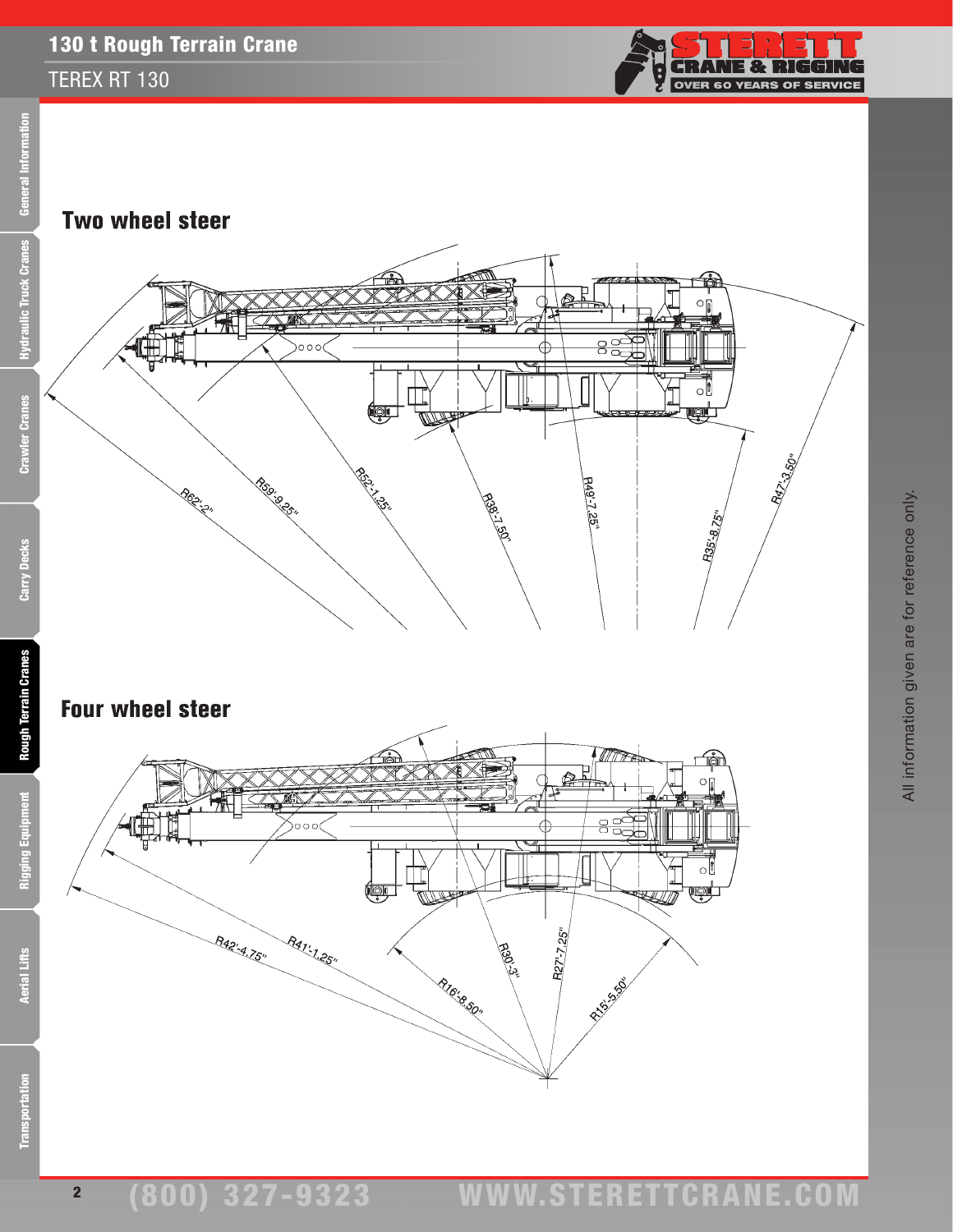

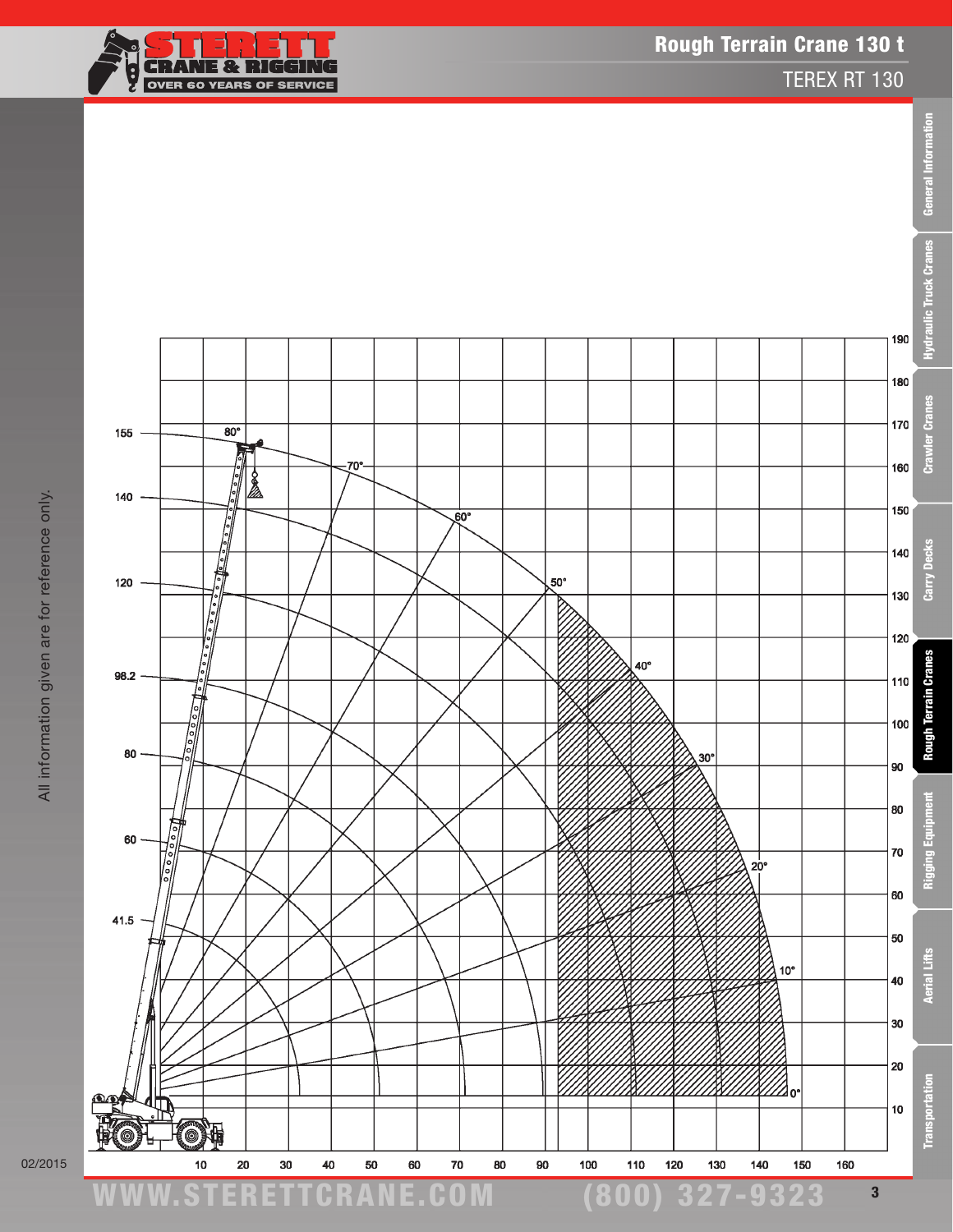TEREX RT 130

| General Information           | 41.5-155 ft |       | 29,600 lbs |       | ſП<br>26'8"x26' |            | <b>C</b><br>$360^\circ$ | 85<br>85%      |            |  |
|-------------------------------|-------------|-------|------------|-------|-----------------|------------|-------------------------|----------------|------------|--|
|                               | ft          | 41.5  | 60         | 80    | 100             | 120        | 140                     | 155            | ft         |  |
| <b>Hydraulic Truck Cranes</b> | 10          | 260   |            |       |                 |            |                         |                | 10         |  |
|                               | 12          | 199.7 | 150        |       |                 |            |                         |                | 12         |  |
|                               | 15          | 169.5 | 150        | 107.2 |                 |            |                         |                | 15         |  |
|                               | 20          | 131.9 | 130.2      | 105.5 | 85              |            |                         |                | 20         |  |
|                               | 25          | 105.9 | 104.3      | 88    | 71.4            | 60.9       |                         |                | 25         |  |
|                               | 30          | 86.8  | 89.5       | 75.1  | 60.9            | 52.7       | 42.8                    |                | 30         |  |
|                               | 35          |       | 66.6       | 65.2  | 53.1            | 45.8       | 39.4                    | 30             | 35         |  |
|                               | 40          |       | 57.7       | 50.7  | 46.6            | 40.6       | 35.6                    | 26.8           | 40         |  |
| <b>Crawler Cranes</b>         | 45          |       | 46.5       | 41.3  | 41.7            | 36         | 31.8                    | 25.2           | 45         |  |
|                               | 50          |       | 37.9       | 33.5  | 36              | 32.2       | 28.8                    | 23.6           | 50         |  |
|                               | 55          |       |            | 29.9  | 30              | 29         | 26                      | 22             | 55         |  |
|                               | 60          |       |            | 27.8  | 25.2            | 26.6       | 23.5                    | 20.4           | 60         |  |
|                               | 65          |       |            | 25.2  | 21.4            | 22.9       | 21.3                    | 18.7           | 65         |  |
|                               | 70          |       |            | 21.6  | 18.4            | 19.7       | 19.4                    | 17.2           | 70         |  |
|                               | 75          |       |            |       | 17              | 17         | 17.7                    | 15.9           | 75         |  |
| Carry Decks                   | 80          |       |            |       | 15.8            | 14.7       | 15.7                    | 14.7           | 80         |  |
|                               | 85          |       |            |       | 14.7            | 12.7       | 13.8                    | 13.8           | 85         |  |
|                               | 90          |       |            |       | 13.8            | 11.2       | 12                      | 12.6           | 90         |  |
|                               | 95          |       |            |       |                 | 10.5       | 10.8                    | 11.1           | 95         |  |
|                               | 100         |       |            |       |                 | 9.8<br>9.2 | 10.1<br>9.5             | 9.8<br>8.6     | 100<br>105 |  |
|                               | 105<br>110  |       |            |       |                 | 8.4        | 8.6                     | 7.5            | 110        |  |
| <b>Rough Terrain Cranes</b>   | 115         |       |            |       |                 |            | 7.6                     | 6.5            | 115        |  |
|                               | 120         |       |            |       |                 |            | 6.6                     | 5.6            | 120        |  |
|                               | 125         |       |            |       |                 |            | 5.7                     | 4.8            | 125        |  |
|                               | 130         |       |            |       |                 |            | 4.9                     | $\overline{4}$ | 130        |  |
|                               | 135         |       |            |       |                 |            |                         | 3.3            | 135        |  |
|                               | 140         |       |            |       |                 |            |                         | 2.6            | 140        |  |
|                               | 145         |       |            |       |                 |            |                         | $\overline{2}$ | 145        |  |
| <b>Rigging Equipment</b>      |             |       |            |       |                 |            |                         |                |            |  |
| <b>Aerial Lifts</b>           |             |       |            |       |                 |            |                         |                |            |  |
| <b>Transportation</b>         |             |       |            |       |                 |            |                         |                |            |  |

**CRANE & RIGGING** 

Ę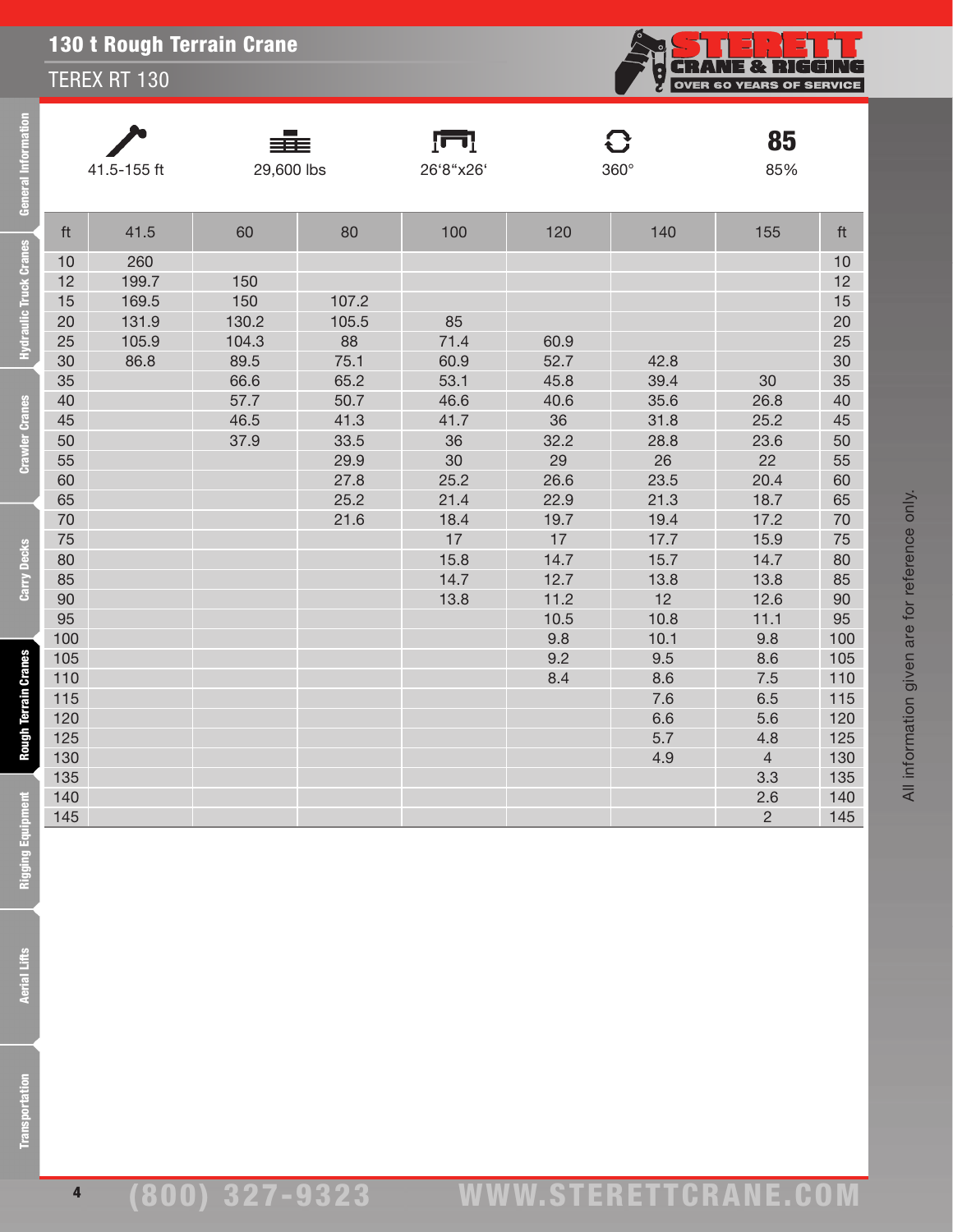



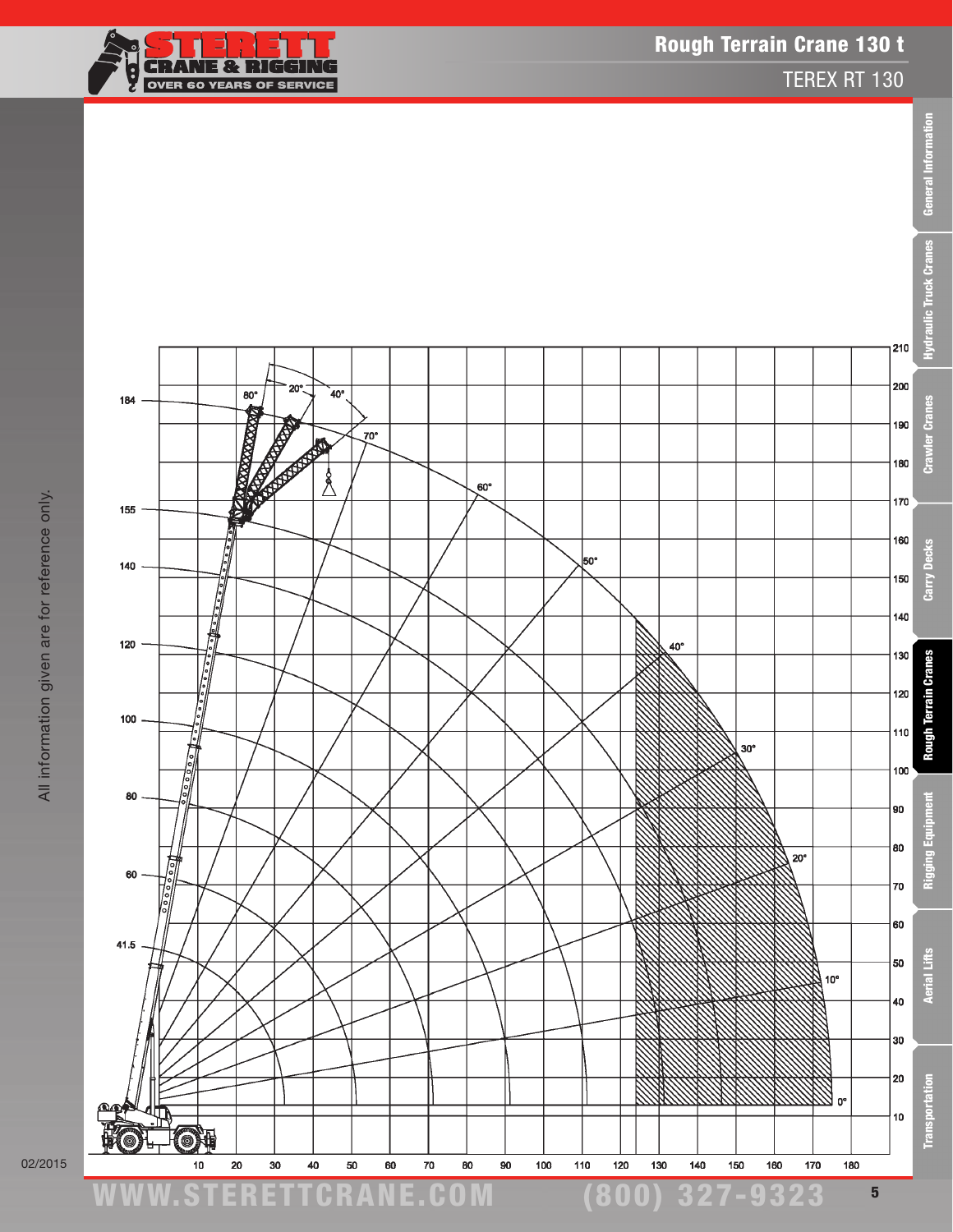#### TEREX RT 130

| General Information    |            |                     | ≡≣                         | ŢП                   |          | C                    | 85  |
|------------------------|------------|---------------------|----------------------------|----------------------|----------|----------------------|-----|
|                        | $155$ ft   | $28.8\,\mathrm{ft}$ | 29,600 lbs                 | 26'8"x26'            |          | $360^\circ$          | 85% |
|                        | ft         | 28.8<br>$0^{\circ}$ | $\ensuremath{\mathsf{ft}}$ | 28.8<br>$20^{\circ}$ | ft       | 28.8<br>$40^{\circ}$ |     |
| Hydraulic Truck Cranes | 49<br>57   | 16.1<br>15.2        | 59<br>66                   | 15                   | 66<br>72 | 12.2<br>11.5         |     |
|                        | 64         | 14.5                | 73                         | 13.3<br>11.9         | $77\,$   | 10.7                 |     |
|                        | 71         | 12.9                | 79                         | 10.8                 | 83       | 9.8                  |     |
|                        | 81         | 11                  | 88                         | 9.4                  | 91       | 8.7                  |     |
|                        | 90         | 9.6                 | 96                         | 8.4                  | 99       | $7.8\,$              |     |
|                        | 98         | 8.5                 | 104                        | $7.5\,$              | 106      | $7.2\,$              |     |
|                        | 106        | $7.6\,$             | $111$                      | 6.9                  | 113      | 6.5                  |     |
|                        | 115        | $6.7\,$             | 120                        | 6.1                  | 122      | 5.8                  |     |
| <b>Crawler Cranes</b>  | 124        | 5.8                 | 129                        | $5.4$                | 131      | $5.2\,$              |     |
|                        | 133        | 4.5                 | 136                        | 4.3                  | 138      | $\overline{4}$       |     |
|                        | 138        | $3.6\,$             | 141                        | 3.6                  |          |                      |     |
|                        | 148<br>156 | 2.4<br>1.5          | 151<br>159                 | 2.3<br>1.4           |          |                      |     |
| <b>Carry Decks</b>     |            |                     |                            |                      |          |                      |     |
| Rough Terrain Cranes   |            |                     |                            |                      |          |                      |     |
| Rigging Equipment      |            |                     |                            |                      |          |                      |     |
| <b>Aerial Lifts</b>    |            |                     |                            |                      |          |                      |     |
| ransportation          |            |                     |                            |                      |          |                      |     |

**CHANE & RIGGING**<br>OVER 60 YEARS OF SERVICE

Ş

**Aerial Lifts** 

**Carry Decks** 

**Rough Terrain Cranes** 

**Rigging Equipment** 

### (800) 327-9323 www.STERETTCRAnE.Com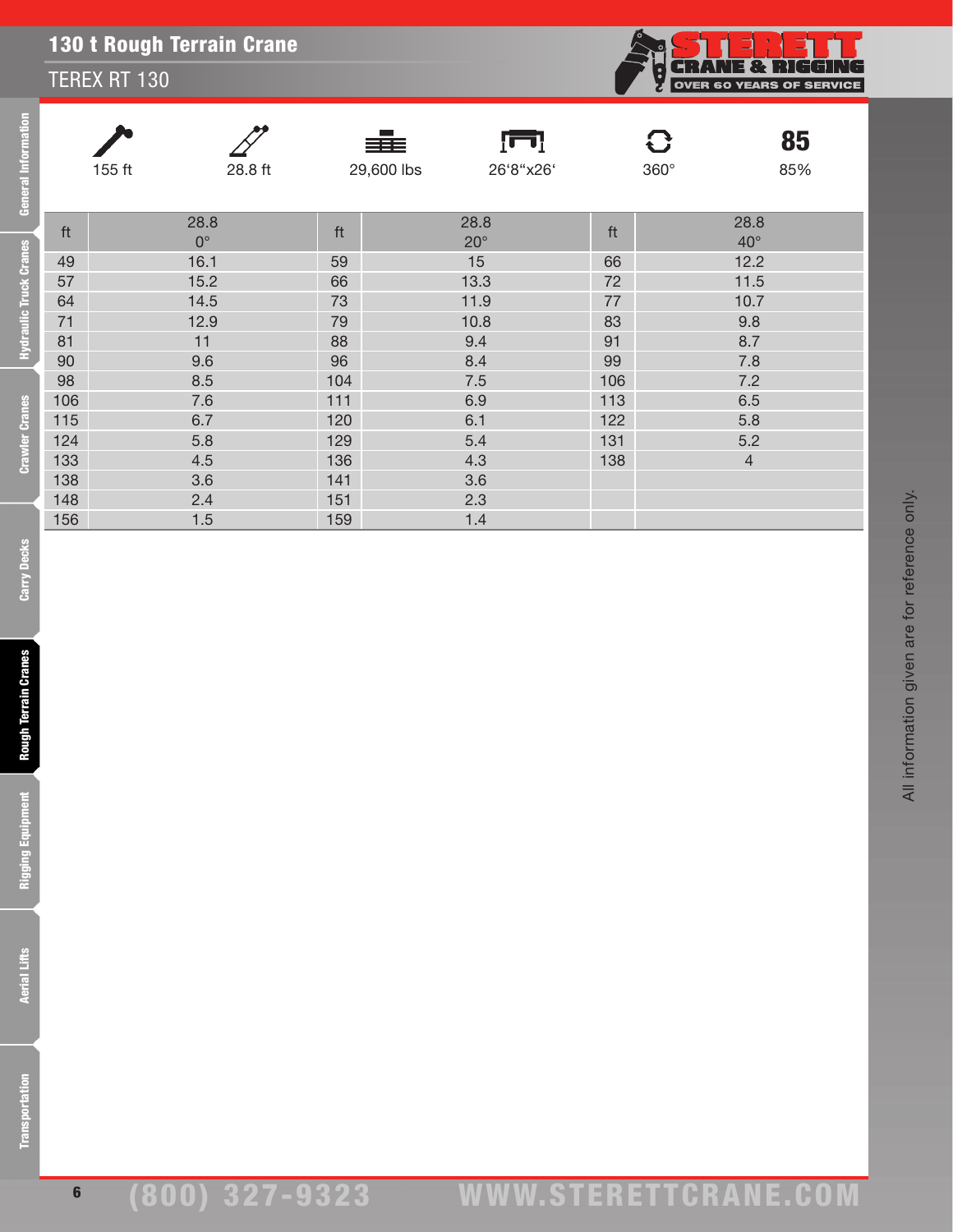



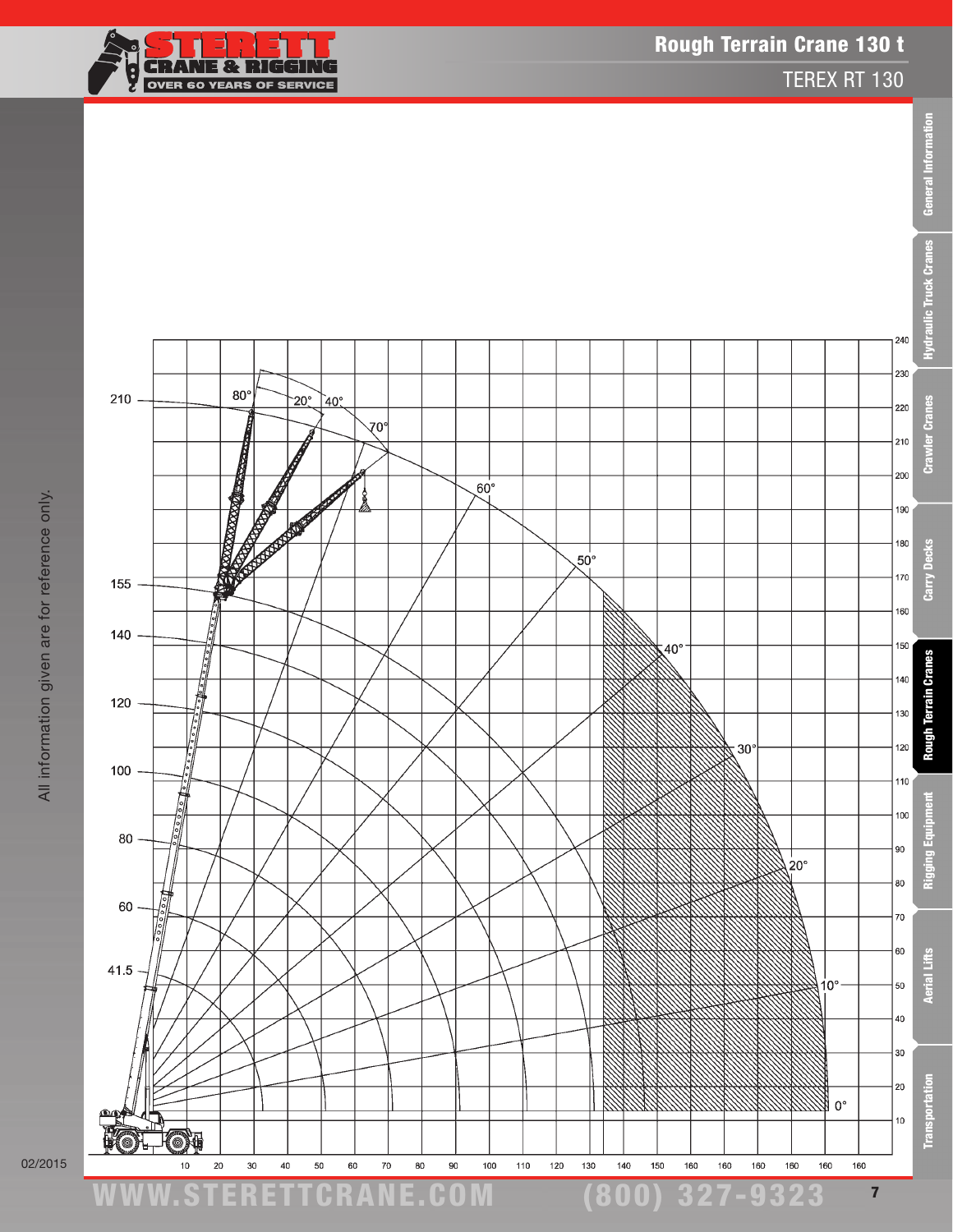#### TEREX RT 130

| General Information                                             | $155$ ft | $54.9\ \mathrm{ft}$        |                         | 辈<br>ĮΠ<br>29,600 lbs<br>26'8"x26' |     | $\mathbf{C}$<br>$360^\circ$ | 85<br>85% |
|-----------------------------------------------------------------|----------|----------------------------|-------------------------|------------------------------------|-----|-----------------------------|-----------|
|                                                                 | ft       | 54.9<br>$\mathbf{0}^\circ$ | $\operatorname{\sf ft}$ | 54.9<br>$20^{\circ}$               | ft  | 54.9<br>$40^{\circ}$        |           |
| Hydraulic Truck Cranes                                          | 55       | 8.7                        | 73                      | 6.9                                | 87  | 5.6                         |           |
|                                                                 | 63       | 8.2                        | 80                      | 6.5                                | 93  | 5.3                         |           |
|                                                                 | 71       | $7.7\,$                    | 87                      | 6.2                                | 99  | $\sqrt{5}$                  |           |
|                                                                 | 79       | $7.3$                      | 94                      | 5.8                                | 106 | 4.7                         |           |
|                                                                 | 91       | 6.6                        | 105                     | 5.2                                | 114 | 4.3                         |           |
|                                                                 | $103$    | $5.9\,$                    | 116                     | 4.6                                | 123 | 3.9                         |           |
|                                                                 | $114$    | 5.2                        | 126                     | 4.1                                | 131 | 3.5                         |           |
|                                                                 | 125      | 4.5                        | 135                     | 3.6                                | 139 | 3.1                         |           |
|                                                                 | 136      | 3.7                        | 145                     | 3.1                                | 149 | 2.6                         |           |
|                                                                 | 145      | 2.8                        | 154                     | 2.6                                | 158 | 2.2                         |           |
| <b>Crawler Cranes</b>                                           | 154      | 1.8                        | 161                     | 1.7                                | 167 | 1.6                         |           |
|                                                                 | 159      | $1.1$                      | 167                     | $1.1$                              |     |                             |           |
| <b>Carry Decks</b><br>Rough Terrain Cranes<br>Rigging Equipment |          |                            |                         |                                    |     |                             |           |
| <b>Aerial Lifts</b>                                             |          |                            |                         |                                    |     |                             |           |
| ransportation                                                   |          |                            |                         |                                    |     |                             |           |

8

All information given are for reference only.

All information given are for reference only.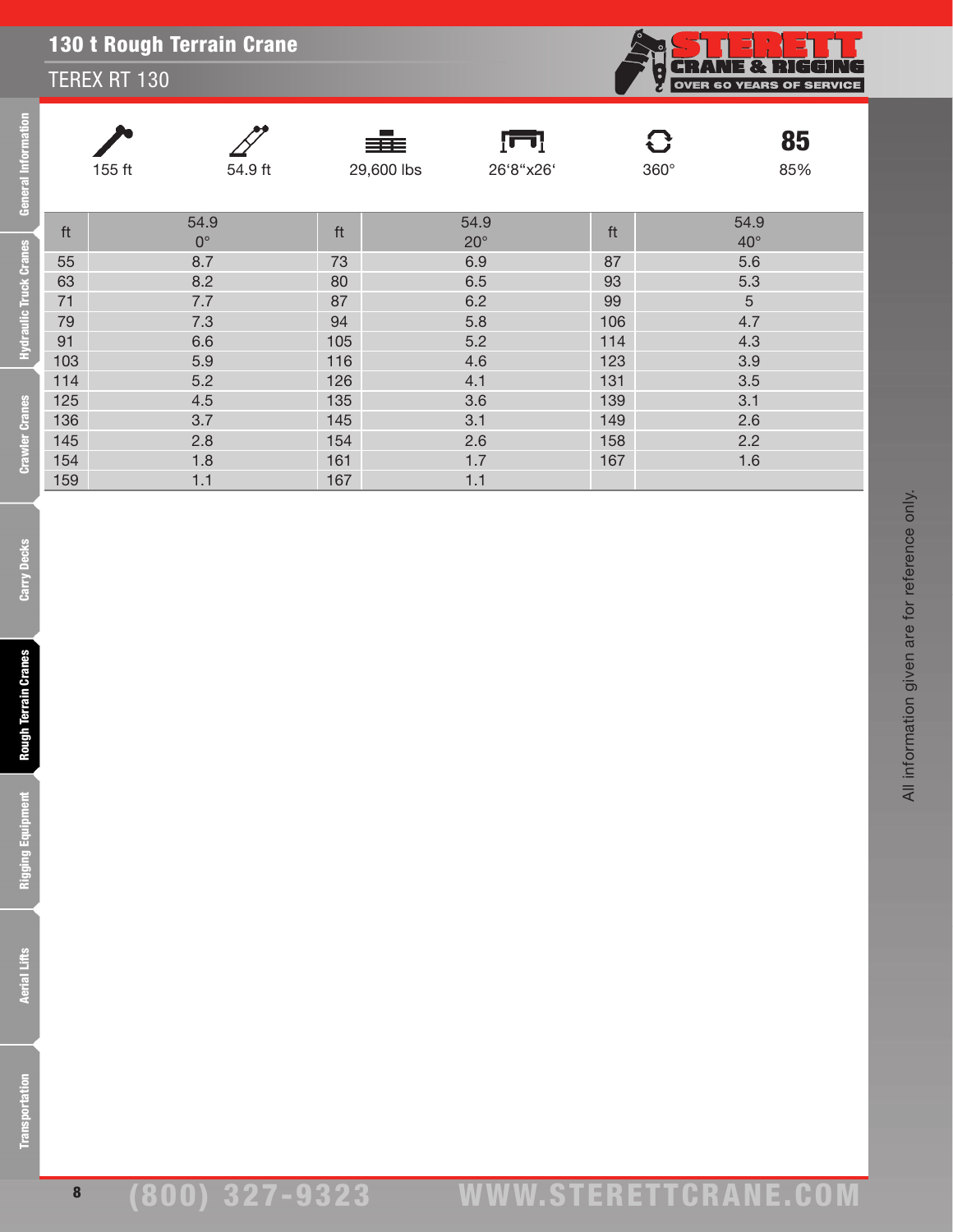